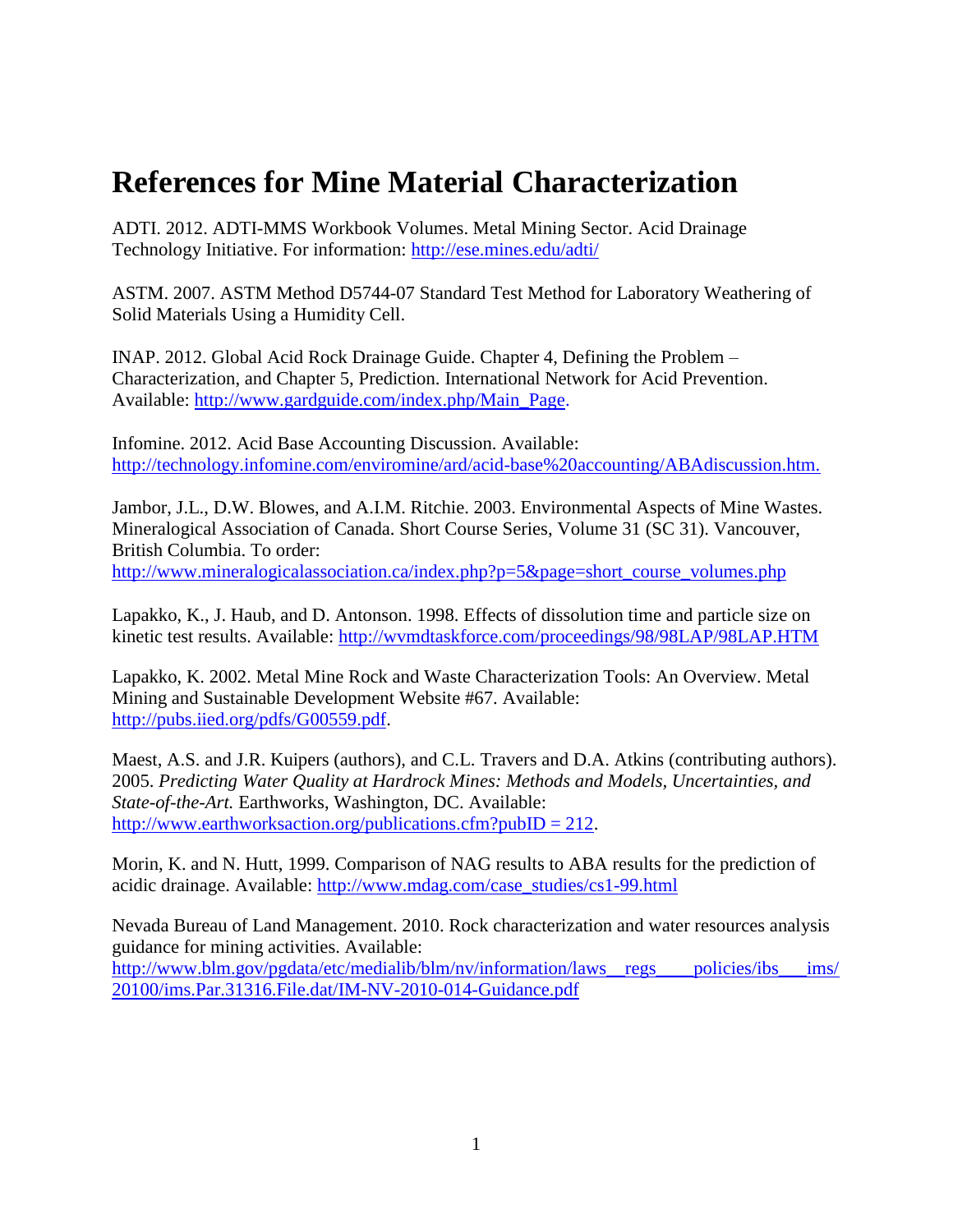Nordstrom, D.K. 2000. Advances in the hydrogeochemistry and microbiology of acid mine waters. International Geology Review 42:499–515.6

Plumlee, G.S. and M.J. Logsdon. 1999. *The Environmental Geochemistry of Mineral Deposits.* Reviews in Economic Geology Volume 6A, Society of Economic Geologists Inc., Littleton, CO. To order:<http://www.segweb.org/pdf/publications/SEG-Publications-Catalog.pdf>

Price, W.A. 2009. Prediction Manual for Drainage Chemistry from Sulphidic Geologic Materials. MEND Report 1.20.1. December. Available: [http://www.fs.usda.gov/Internet/FSE\\_DOCUMENTS/stelprdb5336546.pdf](http://www.fs.usda.gov/Internet/FSE_DOCUMENTS/stelprdb5336546.pdf)

SME. 2008. *Management Technologies for Metal Mining Influenced Water – Basics of Metal Mining Influenced Water,* V.T. McLemore (ed.). Society for Mining, Metallurgy, and Exploration, Inc. To order: [http://www.smenet.org/store/mining-books.cfm/Basics-of-Metal-](http://www.smenet.org/store/mining-books.cfm/Basics-of-Metal-Mining-Influenced-Water/259-8)[Mining-Influenced-Water/259-8](http://www.smenet.org/store/mining-books.cfm/Basics-of-Metal-Mining-Influenced-Water/259-8)

Tremblay, G.A. and C.M. Hogan. 2000. MEND Manual Volume 3 – Prediction MEND 5.4.2c. Canadian Centre for Mineral and Energy Technology. Available: [http://www.mend](http://www.mend-nedem.org/reports/files/5.4.2c.pdf)[nedem.org/reports/files/5.4.2c.pdf](http://www.mend-nedem.org/reports/files/5.4.2c.pdf)

U.S. EPA. 2003. EPA and Hardrock Mining: A Source Book for Industry in the Northwest and Alaska. Prepared by EPA Region 10 with the technical assistance of Science Applications International Corporation. January. (Especially Appendix C. Characterization of Ore, Waste Rock, and Tailings.) Available: [http://yosemite.epa.gov/R10/WATER.NSF/Sole + Source +](http://yosemite.epa.gov/R10/WATER.NSF/Sole+Source+Aquifers/hardrockmining)  [Aquifers/hardrockmining.](http://yosemite.epa.gov/R10/WATER.NSF/Sole+Source+Aquifers/hardrockmining)

## **References for Predicting and Modeling Water Chemistry**

Alpers, C.N. and Nordstrom, D.K., 1999. Geochemical modeling of water-rock interactions in mining environments. In: G.S. Plumlee and M.J.Logsdon (eds.) The Environmental Geochemistry of Mineral Deposits, Part A: Processes, Techniques, and Health Issues, Reviews in Economic Geology, vol. 6A, 289-323.

Ball, J.W. Runkel, R.L. and Nordstrom, D.K. (2004) Evaluating remedial alternatives for the Alamosa River and Wightman Fork, Summitville, Colorado: application of a reactive-transport model to low- and high-flow synoptic studies. In: P. Zanetti (ed.), Environmental Sciences and Environmental Computing, vol. 2, The EnviroComp Institute II, pp. 1-54 [http://www.envirocomp.org](http://www.envirocomp.org/).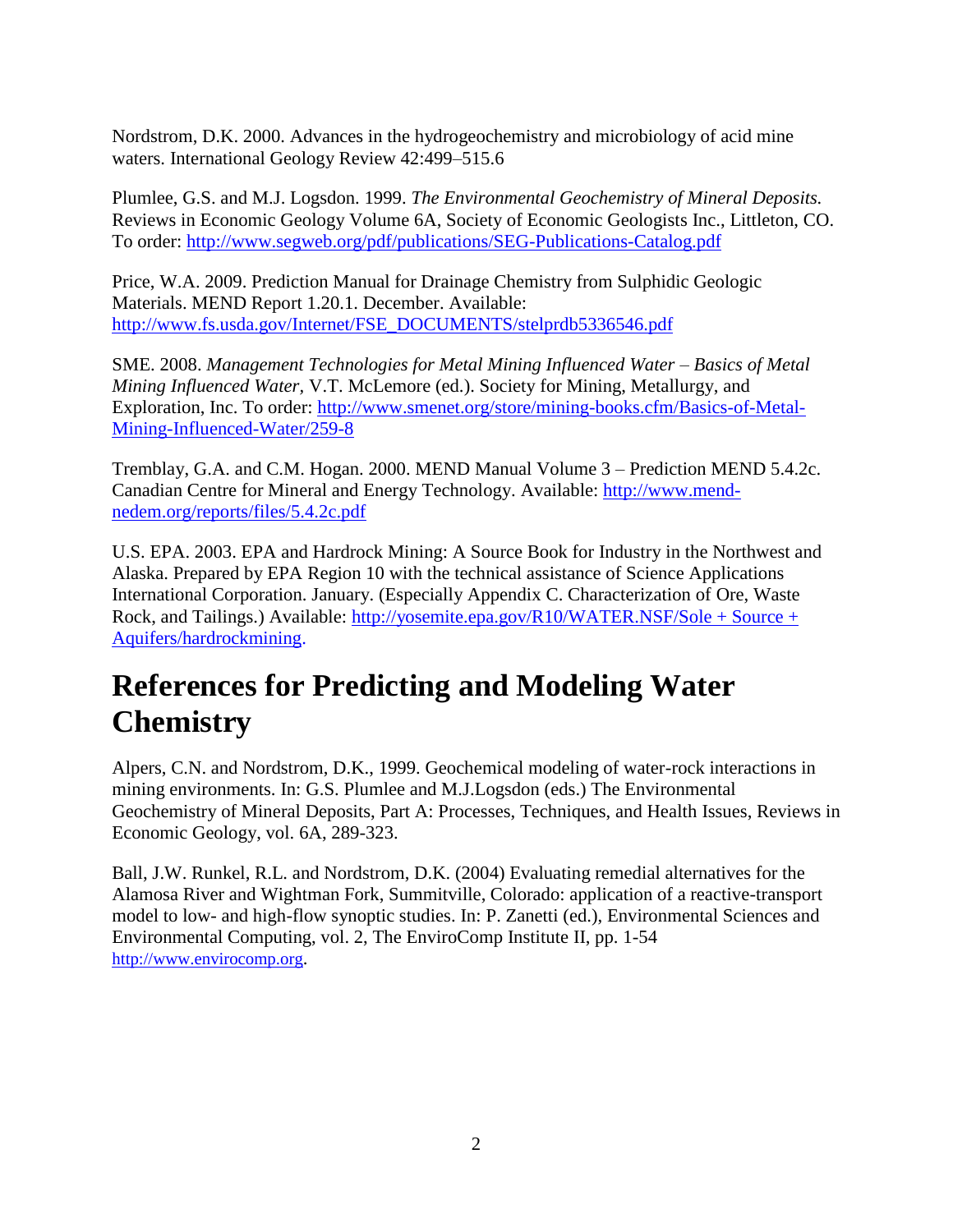Castendyk, D.N. and Eary, L.E., 2009. Mine Pit Lakes: Characteristics, Predictive Modeling, and Sustainability, 3. Society for Mining, Metallurgy, and Exploration, Littleton, CO, 304 pp. <http://www.smenet.org/store/mining-books.cfm/Mine-Pit-Lakes>

Glynn, P. and Brown, J. (2012) Integrating field observations and inverse and forward modeling: application at a site with acidic, heavy-metal-contaminated groundwater. In: J. Bundschuh and M. Zilberbrand (eds.) Geochemical Modeling of Groundwater, Vadose and Geothermal Systems, CRC Press, Boca Raton, Florida, 181-233. <http://www.crcpress.com/product/isbn/9780415668101>

Kuipers, J.R., Maest, A., MacHardy, K.A. and Lawson, G., 2006. Comparison of predicted and actual water quality at hardrock mines. Earthworks, Washington, D.C., 196 pp. <http://www.earthworksaction.org/files/publications/PredictionsReportFinal.pdf>

Nordstrom, D.K., 2004. Modeling low-temperature geochemical processes. In: J.I. Drever (Editor), Surface and Ground Water, Weathering, and Soils. Treatise on Geochemistry. Elsevier, Amsterdam, pp. 37-72.

Nordstrom, D.K. (2011) Mine waters: Acidic to circumneutral, Elements 7, 393-398. <http://elements.geoscienceworld.org/content/7/6/393.full.pdf+html>

Nordstrom, D.K., 2011. Hydrogeochemical processes governing the origin, transport, and fate of major and trace elements from mine wastes and mineralized rock to surface waters. Applied Geochemistry, 26: 1777-1791.

Nordstrom, D.K., 2012. Models, validation, and applied geochemistry: Issues in science, communication, and philosophy. Applied Geochemistry, 27: 1899-1919.

Nordstrom, D.K. and Alpers, C.N., 1999. Geochemistry of acid mine waters. In: G.S. Plumlee and M.J.Logsdon (eds.) The Environmental Geochemistry of Mineral Deposits, Part A: Processes, Techniques, and Health Issues, Reviews in Economic Geology, vol. 6A, 133-160.

Oreskes, N., Shrader-Frechette, K. and Belitz, K., 1994. Verification, validation, and confirmation of numerical models in the earth sciences. Science, 263: 641-646.

Pilkey, O.H. and Pilkey-Jarvis, L., 2007. Useless Arithmetic: Why environmental scientists can't predict the future. Columbia University Press, New York, 230 pp.

Pollack, H.N., 2003. Uncertain Science . . . Uncertain World. Cambridge University Press, Cambridge, UK., 243 pp.

Runkel, R.L. and Kimball, B.A., 2002. Evaluating remedial alternatives for an acid mine drainage system -- Application of a reactive transport model. Environmental Science and Technology, 36: 1093-1101.